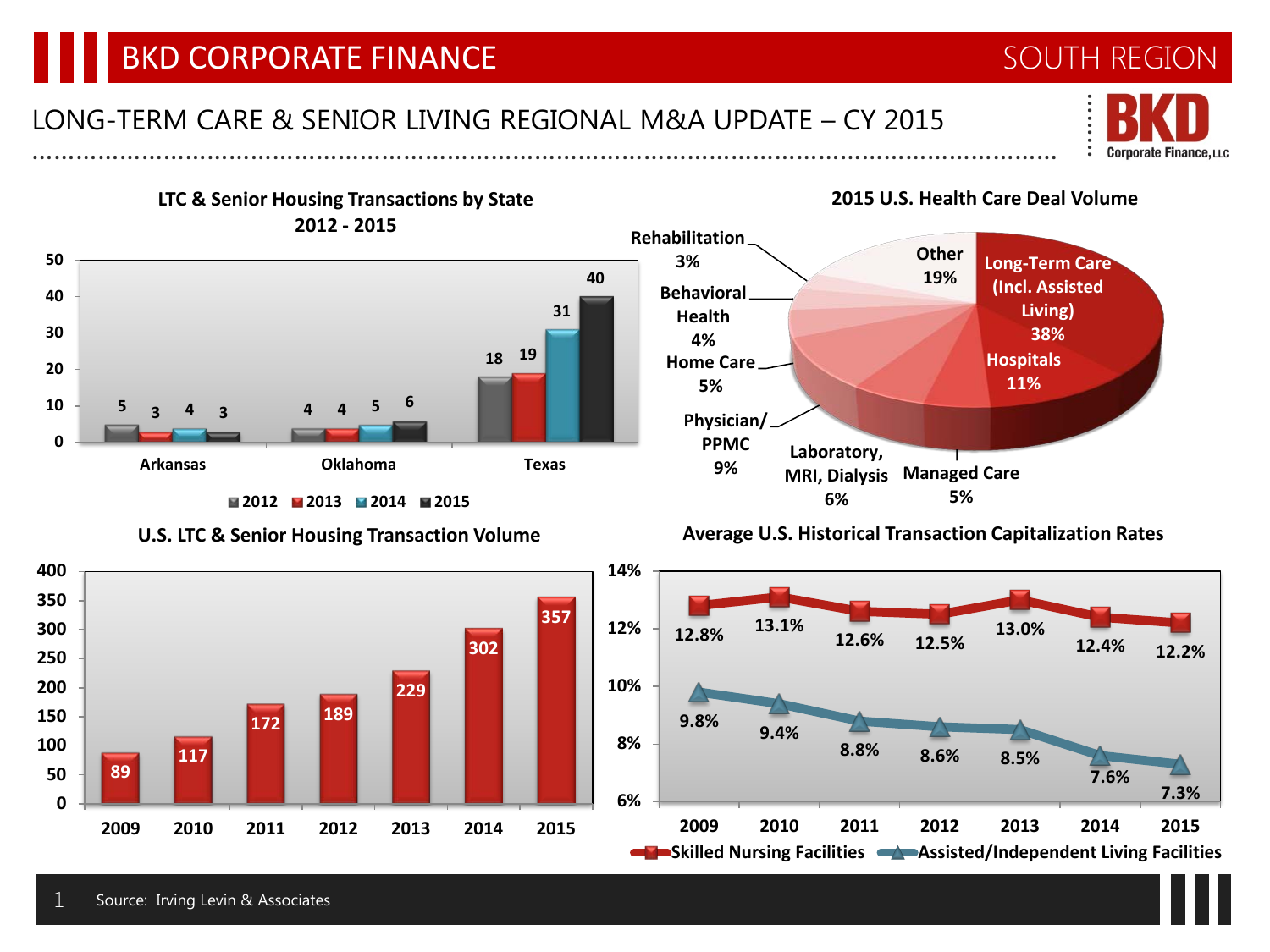# BKD CORPORATE FINANCE SOUTH REGION

| <b>SELECT RECENT TRANSACTIONS</b> |                                        |                                   |                                       |              |                         |                              |  |  |  |  |  |  |
|-----------------------------------|----------------------------------------|-----------------------------------|---------------------------------------|--------------|-------------------------|------------------------------|--|--|--|--|--|--|
| <b>DATE</b>                       | <b>TARGET</b>                          | <b>TARGET CITY</b>                | <b>ACQUIRER</b>                       | <b>STATE</b> | <b>PRICE</b><br>(\$000) | <b>BEDS/</b><br><b>UNITS</b> |  |  |  |  |  |  |
| <b>TEXAS</b>                      |                                        |                                   |                                       |              |                         |                              |  |  |  |  |  |  |
| 12/31/15                          | Windchime at the Village               | Kingsland                         | Private owner/operator                | Texas        | \$4M                    | 60                           |  |  |  |  |  |  |
| 12/23/15                          | Wedgewood South                        | Lubbock                           | <b>Prime Life Communities</b>         | Louisiana    |                         | 49                           |  |  |  |  |  |  |
| 12/23/15                          | 2 senior living communities            | Various                           | Joint venture                         | N/A          |                         | 292                          |  |  |  |  |  |  |
| 12/17/15                          | Poteet Manor                           | Poteet                            | Owner/operator                        | Texas        | \$1M                    | 62                           |  |  |  |  |  |  |
| 12/8/15                           | Arden Courts of Arlington              | Arlington                         | Paragon Healthcare Group, LLC         | New York     |                         | 60                           |  |  |  |  |  |  |
| 12/1/15                           | 2 Texas skilled nursing facilities     | Various                           | LTC Properties, Inc.                  | California   | \$23M                   | 254                          |  |  |  |  |  |  |
| 11/30/15                          | <b>Olney Healthcare Center</b>         | Olney                             | Regional owner/operator               | Texas        | \$1M                    | 51                           |  |  |  |  |  |  |
| 10/30/15                          | Seniors housing property               | Murphy                            | Welltower Inc.                        | Ohio         | \$21M                   | 78                           |  |  |  |  |  |  |
| 10/29/15                          | Traditions Senior Living & Memory Care | Sherman                           | Non-traded REIT                       | N/A          | \$5M                    | 49                           |  |  |  |  |  |  |
| 10/26/15                          | <b>Spring Creek Village</b>            | Spring                            | Joint venture                         | N/A          |                         | 108                          |  |  |  |  |  |  |
| 10/12/15                          | 2 skilled nursing facilities           | Houston & Mesquite                | Private investor                      | N/A          | \$10M                   | 309                          |  |  |  |  |  |  |
| 9/28/15                           | 4 skilled nursing facilities           | Various                           | <b>Shady Shores Communities</b>       | Texas        |                         | 424                          |  |  |  |  |  |  |
| 9/1/15                            | Leonard Manor                          | Leonard                           | Private operator                      | Texas        | \$1M                    | 79                           |  |  |  |  |  |  |
| 8/6/15                            | 5 senior living communities            | N/A                               | CNL Healthcare Properties, Inc.       | Florida      | \$195M                  | 709                          |  |  |  |  |  |  |
| 8/4/15                            | 2 skilled nursing facilities           | N/A                               | Owner/operator                        | Texas        | \$14M                   | 240                          |  |  |  |  |  |  |
| 7/14/15                           | Heritage Oaks Nursing & Rehab Center   | Arlington                         | Multistate operator                   | New York     |                         | 204                          |  |  |  |  |  |  |
| 7/14/15                           | 5 skilled nursing facilities           | Various                           | Granite Investment Group              | California   | \$90M                   | 684                          |  |  |  |  |  |  |
| 7/1/15                            | <b>Fountainview Estates</b>            | Longview                          | <b>Caddis Partners</b>                | Texas        | \$15M                   | 74                           |  |  |  |  |  |  |
| 6/16/15                           | 5 Assisted Living Communities          | Various                           | Legend Senior Living                  | Kansas       |                         | 375                          |  |  |  |  |  |  |
| 6/1/15                            | 3 skilled nursing facilities           | Various                           | Independent owner/operator            | Louisiana    | \$31M                   | 473                          |  |  |  |  |  |  |
| 5/20/15                           | Silver Ridge of Southlake              | Southlake                         | Silverado Senior Living               | California   | \$12M                   | 43                           |  |  |  |  |  |  |
| 5/12/15                           | The Arbor Assisted Living              | Nacogdoches                       | Prevarian Senior Living               | Texas        |                         | 36                           |  |  |  |  |  |  |
| 5/11/15                           | 2 senior care properties               | Georgetown & Pflugerville         | Not disclosed                         | N/A          | \$23M                   | 275                          |  |  |  |  |  |  |
| 4/30/15                           | Maggie Johnson Nursing Center          | Austin                            | Private owner/operator                | Texas        | \$1M                    | 54                           |  |  |  |  |  |  |
| 4/15/15                           | Remington Park at Baytown              | Baytown                           | Capital Senior Living Corporation     | Texas        | \$30M                   | 129                          |  |  |  |  |  |  |
| 4/7/15                            | Aspens at Twin Creeks                  | Allen                             | Kayne Anderson Real Estate Advisors   | Florida      |                         | 180                          |  |  |  |  |  |  |
| 4/6/15                            | 4 assisted living communities          | N/A                               | ROC Seniors Housing Fund Manager, LLC | Florida      | \$74M                   | 300                          |  |  |  |  |  |  |
| 3/26/15                           | Ainsley Courte Assisted Living         | Cypress                           | Regional owner/operator               | N/A          | \$7M                    | 46                           |  |  |  |  |  |  |
| 3/17/15                           | 35 senior living properties            | Various                           | HCP, Inc.                             | California   | \$849M                  | 5,025                        |  |  |  |  |  |  |
| 3/16/15                           | Silver Hills Assisted Living           | Montgomery                        | Independent owner/operator            | Texas        | \$3M                    | 33                           |  |  |  |  |  |  |
| 3/9/15                            | 5 skilled nursing facilities           | Various                           | ARBA Group Inc.                       | California   | \$16M                   | 507                          |  |  |  |  |  |  |
| 3/2/15                            | 2 skilled nursing facilities           | Lamesa & Eastland                 | Texas operator                        | Texas        | \$3M                    | 146                          |  |  |  |  |  |  |
| 2/27/15                           | Autumn Grove Cottage portfolio         | Various                           | Not disclosed                         | N/A          | \$30M                   | 144                          |  |  |  |  |  |  |
| 2/23/15                           | The Village at the Woodlands Waterway  | The Woodlands                     | Joint venture                         | N/A          |                         | 207                          |  |  |  |  |  |  |
| 2/9/15                            | Las Colinas of Westover                | San Antonio                       | SilverStone Health Care Real Estate   | Virginia     | \$20M                   | 140                          |  |  |  |  |  |  |
| 2/9/15                            | <b>Acadia Assisted Living</b>          | <b>Dallas</b>                     | SilverStone Health Care Real Estate   | Virginia     |                         | 88                           |  |  |  |  |  |  |
| 2/4/15                            | 4 Texas CCRCs                          | Amarillo, Abilene, Odessa & Tyler | RSF Partners, Inc.                    | Texas        | \$79M                   | 864                          |  |  |  |  |  |  |
| 2/3/15                            | Post-acute care campus                 | Abilene                           | The Ensign Group, Inc.                | California   |                         | 135                          |  |  |  |  |  |  |
| 1/30/15                           | The Legends at Hillsboro               | Hillsboro                         | Regional Owner/operator               | Texas        | \$4M                    | 46                           |  |  |  |  |  |  |
| 1/5/15                            | Skilled nursing facility               | Lubbock                           | The Ensign Group, Inc.                | California   |                         | 103                          |  |  |  |  |  |  |